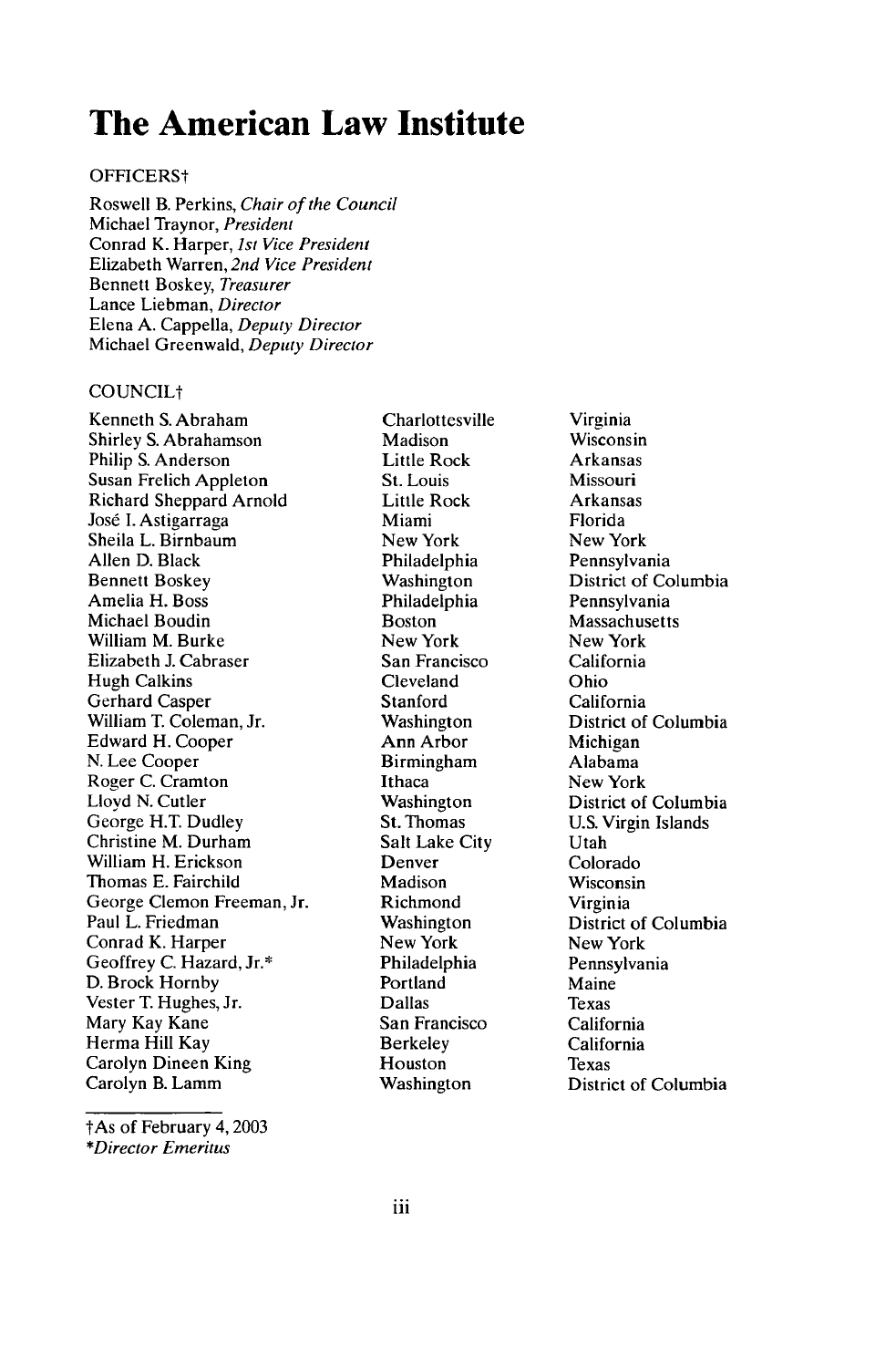Douglas Laycock Pierre N. Leval Betsy Levin Hans A. Linde Martin Lipton Myles V. Lynk Robert MacCrate Margaret H. Marshall John W. Martin, Jr. John J. McKetta, III Vincent L. McKusick Daniel J. Meltzer Robert H. Mundheim Kathryn A. Oberly Roswell B. Perkins Harvey S. Perlman Ellen Ash Peters Louis H. Pollak Roberta C. Ramo Mary M. Schroeder Sherwin P. Simmons Wm. Reece Smith, Jr. Robert A. Stein John T. Subak Michael Traynor Bill Wagner Patricia M. Wald Elizabeth Warren William H. Webster George Whittenburg Herbert P. Wilkins James H. Wilson, Jr.

#### *Emeritus Council Members*

Joseph F. Johnston Nicholas deB. Katzenbach Hale McCown Ernest J. Sargeant Lawrence E. Walsh

Austin New York Washington Salem New York Tempe New York Boston Boca Grande Austin Portland Cambridge New York New York New York Lincoln **Hartford** Philadelphia Albuquerque Phoenix Miami Tampa Chicago Boca Grande San Francisco Tampa Washington Cambridge **Washington** Amarillo Boston Atlanta

Texas New York District of Columbia Oregon New York Arizona New York Massachusetts Florida Texas Maine Massachusetts New York New York New York Nebraska **Connecticut** Pennsylvania New Mexico Arizona Florida Florida Illinois Florida California Florida District of Columbia Massachusetts District of Columbia Texas Massachusetts Georgia

Birmingham Princeton Yellow Springs Boston Oklahoma City Alabama New Jersey Ohio Massachusetts Oklahoma

iv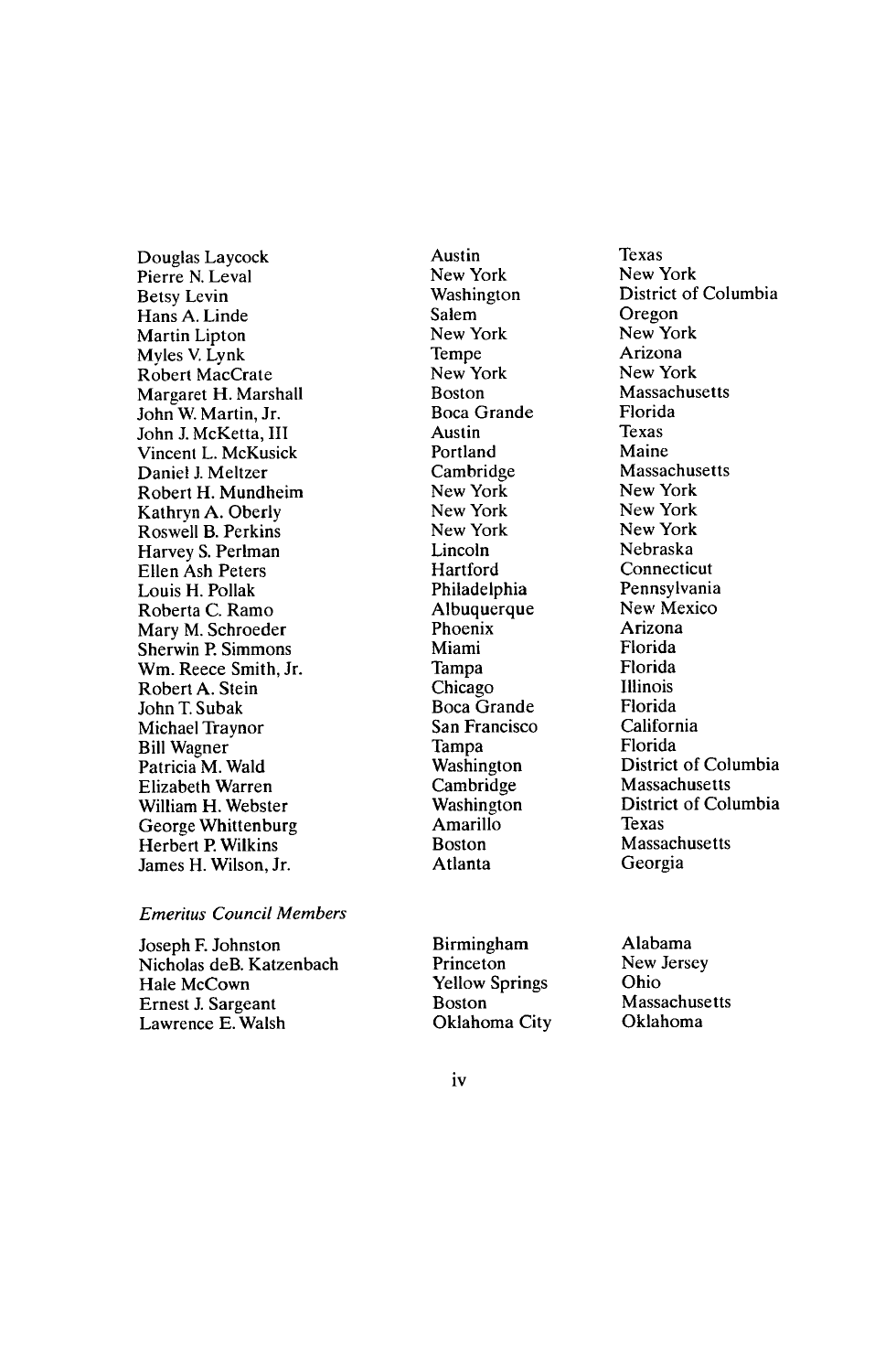## **Transnational Insolvency Project United States**

#### REPORTER

**JAY** L. WESTBROOK, The University of Texas School of Law, Austin, Texas

#### CONSULTANT

RAFAEL A. PORRATA-DORIA, JR., Temple University School of Law, Philadelphia, Pennsylvania

#### ADVISERSt

JOSÉ I. ASTIGARRAGA, Miami, Florida [from 1997]

JOHN A. BARRETT, Houston, Texas

- DOUGLASS G. BOSHKOFF, Indiana University School of Law-Bloomington, Bloomington, Indiana
- SIDNEY B. BROOKS, Judge, United States Bankruptcy Court for the District of Colorado, Denver, Colorado

RICHARD F. BROUDE, New York, New York

- **LEIF** M. CLARK, Judge, United States Bankruptcy Court for the Western District of Texas, San Antonio, Texas
- RONALD DEKOVEN, New York, New York
- CARL **FELSENFELD,** Fordham University School of Law, New York, New York
- **IAN** E FLETCHER, Queen Mary & Westfield College, University of London, London, England [from 1999]
- JAMES L. GARRITY, JR., Judge, United States Bankruptcy Court for the Southern District of New York, New York, New York
- RICHARD A. GITLIN, Hartford, Connecticut
- DANIEL M. **GLOSBAND,** Boston, Massachusetts
- MARJORIE E. GROSS, New York, New York
- DIANNA P. KEMPE, Hamilton, Bermuda
- CAROLYN DINEEN KING, Chief Judge, United States Court of Appeals for the Fifth Circuit, Houston, Texas
- KENNETH N. KLEE, University of California at Los Angeles School of Law, Los Angeles, California

tAffiliations shown as of May 16,2000.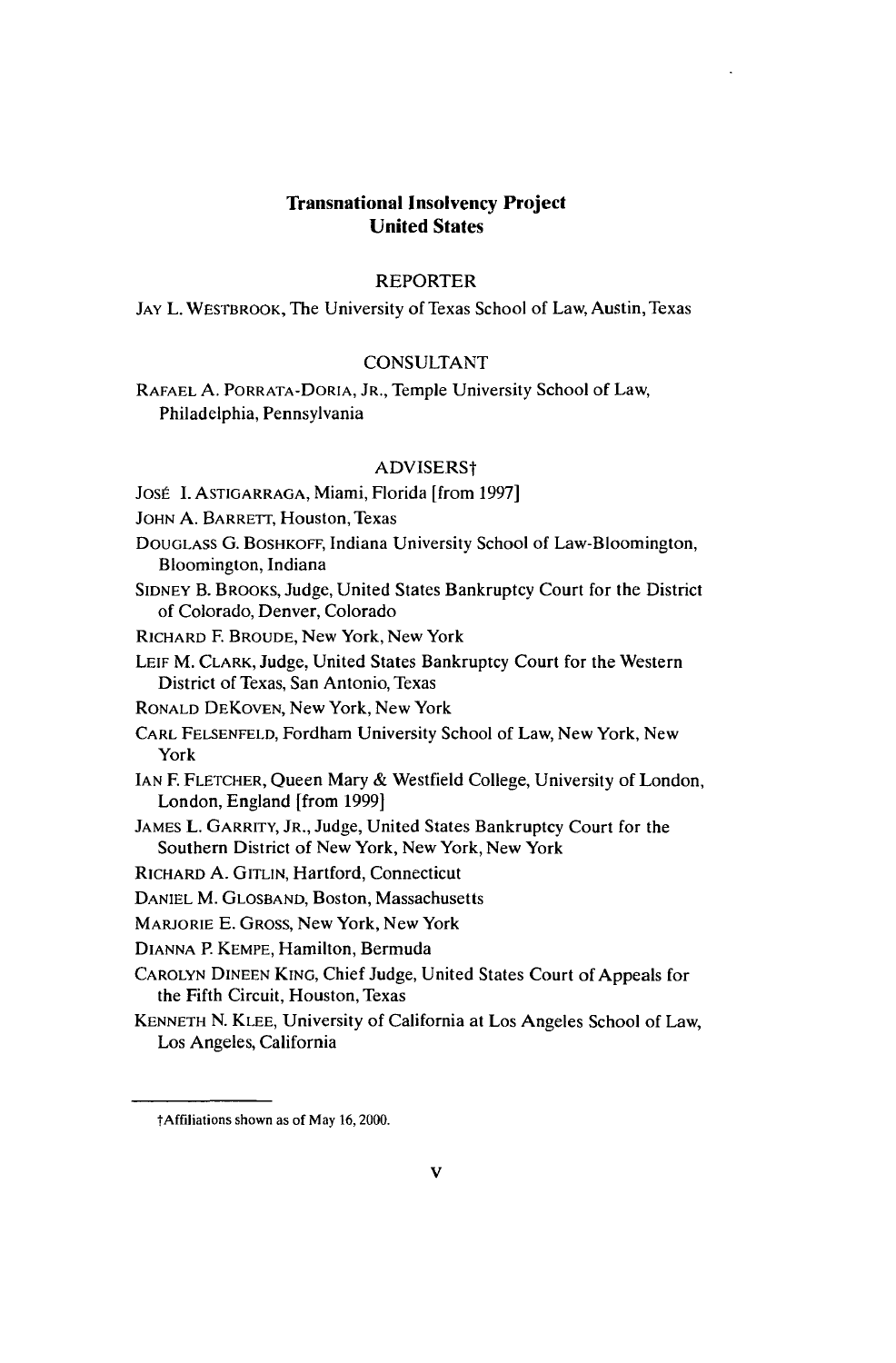**LYNN** M. LoPUCKI, University of California at Los Angeles School of Law, Los Angeles, California [to 1999]

RALPH R. MABEY, Salt Lake City, Utah

TIMOTHY **E.** POWERS, Dallas, Texas

HARRY C. SIGMAN, Los Angeles, California

GERALD K. SMITH, Phoenix, Arizona

DEBORAH F. STILES, New York, New York

ELIZABETH WARREN, Harvard University Law School, Cambridge, **Massachusetts** 

#### LIAISONS

THOMAS M. GAA, Palo Alto, California, for the International Creditors Rights and Bankruptcy Committee of the American Bar Association Section of International Law and Practice [from 1996]

SEYMOUR J. RUBIN, Washington, District of Columbia, for the Inter-American Juridical Committee of the Organization of American States

### EX OFFICIO

ROSWELL B. PERKINS, New York, New York

*Chair of the Council, The American Law Institute*

\*CHARLES ALAN WRIGHT, Austin, Texas

*President, The American Law Institute*

LANCE LIEBMAN, New York, New York

*Director, The American Law Institute*

tAs of May 16,2000.

<sup>\*</sup>President Wright died in July of 2000 and was succeeded by Michael Traynor.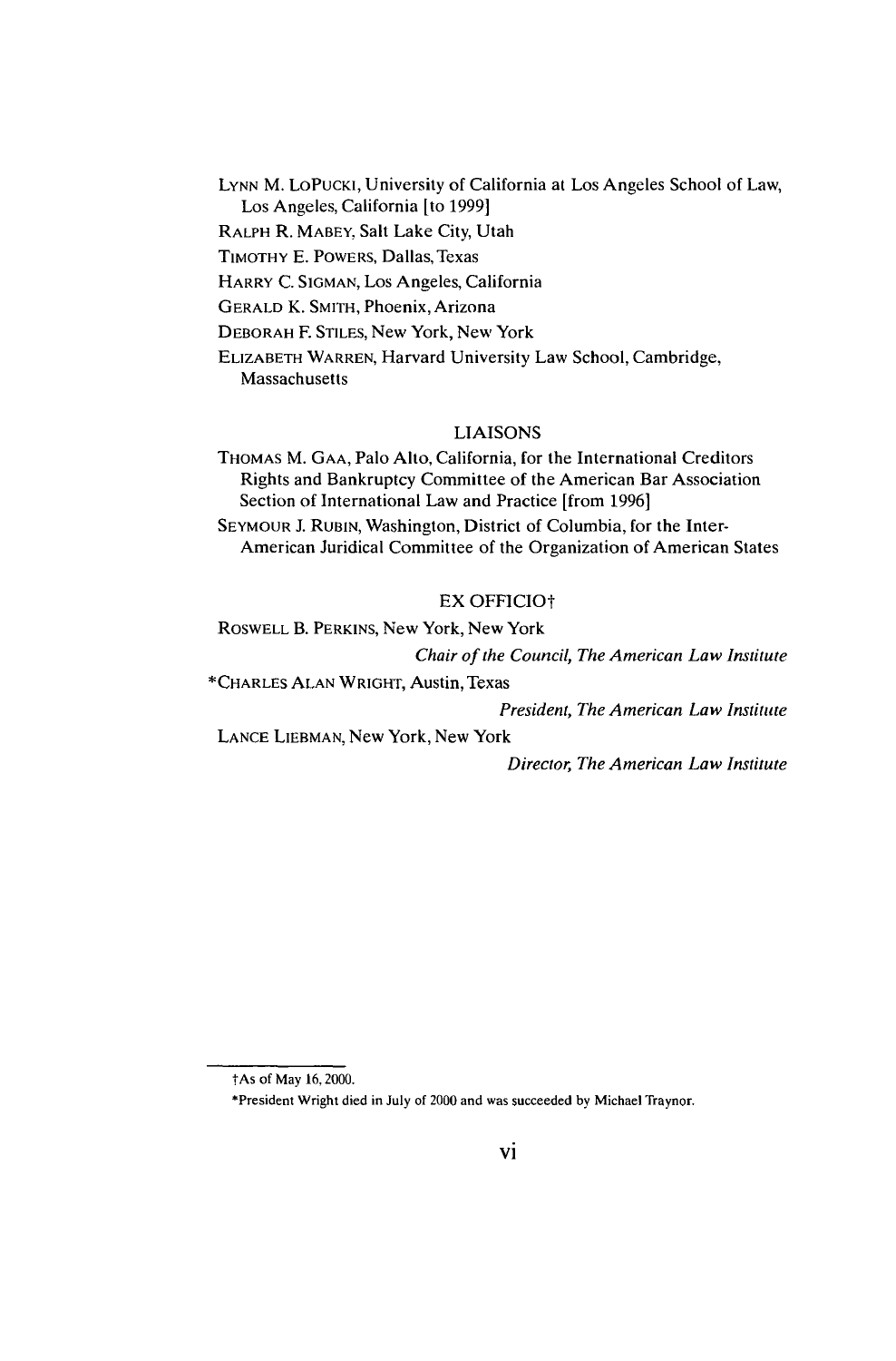## **Transnational Insolvency Project Canada**

## CHAIR AND REPORTER FOR DOMESTIC **ASPECTS** OF **CANADIAN INSOLVENCY** LAW **E.** BRUCE LEONARD, Toronto, Ontario

## REPORTER FOR **TRANSNATIONAL ASPECTS** OF **CANADIAN INSOLVENCY** LAW

**JACOB S. ZIEGEL,** University of Toronto, Faculty of Law, Toronto, Ontario

#### **CONSULTANTt**

RICHARD H. MCLAREN, University of Western Ontario, Faculty of Law, London, Ontario

#### ADVISERSt

DAVID **E.** BAIRD, Toronto, Ontario

ALBERT BOHEMIER, Faculté de Droit, Université de Montréal, Montréal, **Ouébec** 

**MICHAEL A.** FITCH, Vancouver, British Columbia

JEAN-YVES FORTIN, Montréal, Québec

YOINE GOLDSTEIN, Montréal, Québec

J. **D.** HONSBERGER, Toronto, Ontario

DOUGLAS I. KNOWLES, Vancouver, British Columbia

R. GORDON MARANTZ, Toronto, Ontario

JACQUES ROSSIGNOL, Montréal, Québec [from 1997]

#### LIAISONS<sup>+</sup>

ROBERT A. BLAIR, Ontario Court of Justice, Toronto, Ontario

JAMES M. FARLEY, Ontario Court of Justice, Toronto, Ontario

GREGORY R. FORSYTH, Court of Queen's Bench of Alberta, Calgary, Alberta

MARC MAYRAND, Industry Canada, Office of the Superintendent of Bankruptcy, Ottawa, Ontario

tAffilialions shown as of May **16,** 2000.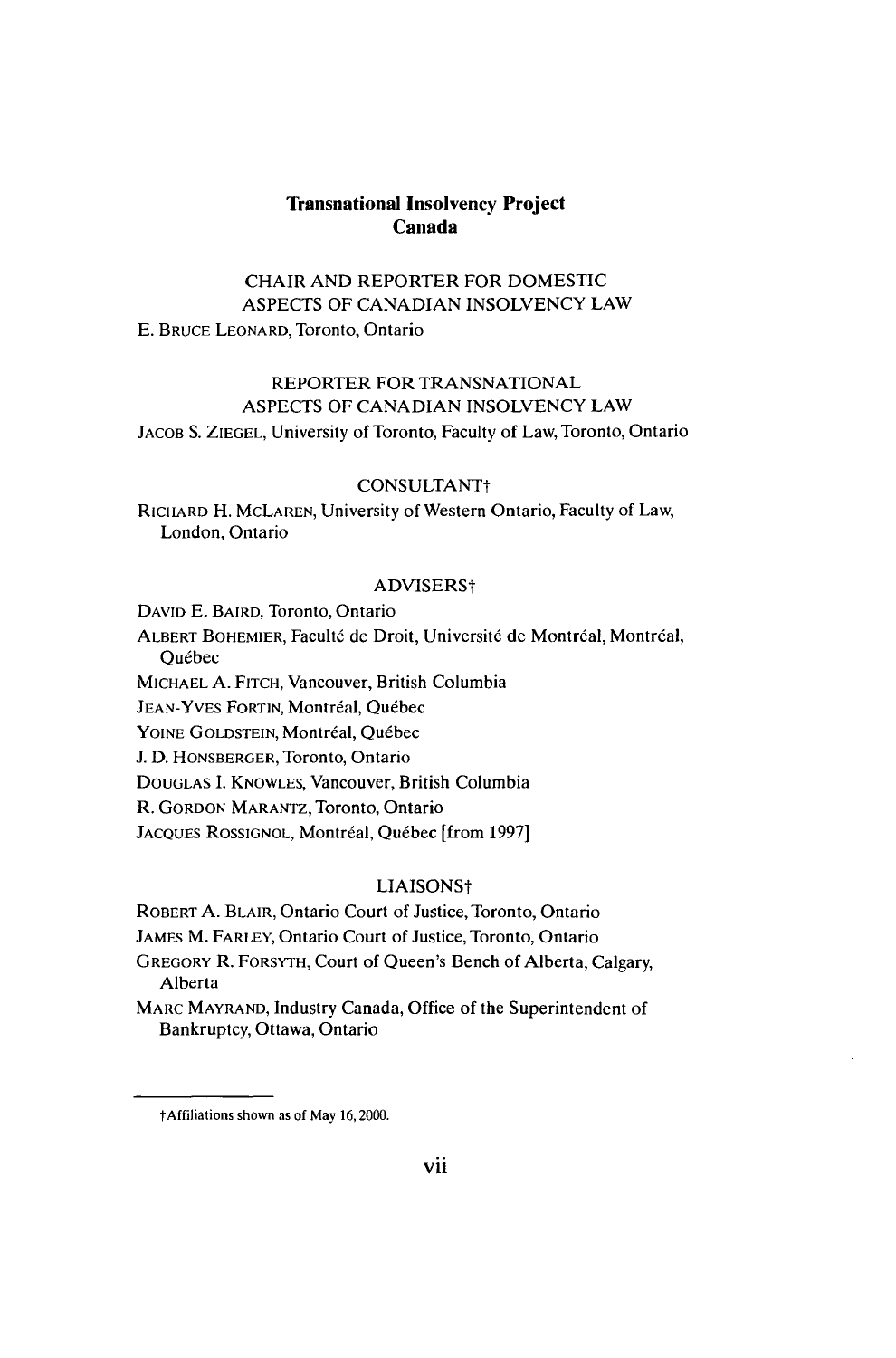## **Transnational Insolvency Project Mexico**

CHAIR AND CO-REPORTER MIGUEL ANGEL HERNANDEZ RoMo, Mexico, D.E, Mexico

## CO-REPORTER

CARLOS SANCHEZ-MEJORADA Y VELASCO, Mexico, D.E, Mexico

### ADVISERS

CARLOS F. DAVALOS, Mexico, D.F., Mexico ROBERTO MARTfNEZ GUERRERO, Mexico, D.E, Mexico DARIO U. Oscds CORIA, Mexico, D.F., Mexico HECTOR ROJAS, Mexico, D.E, Mexico ALEJANDRO SAYAGO BECERRIL, Mexico, D.E, Mexico Jost Luis SIQUEIROS, Mexico, D.E, Mexico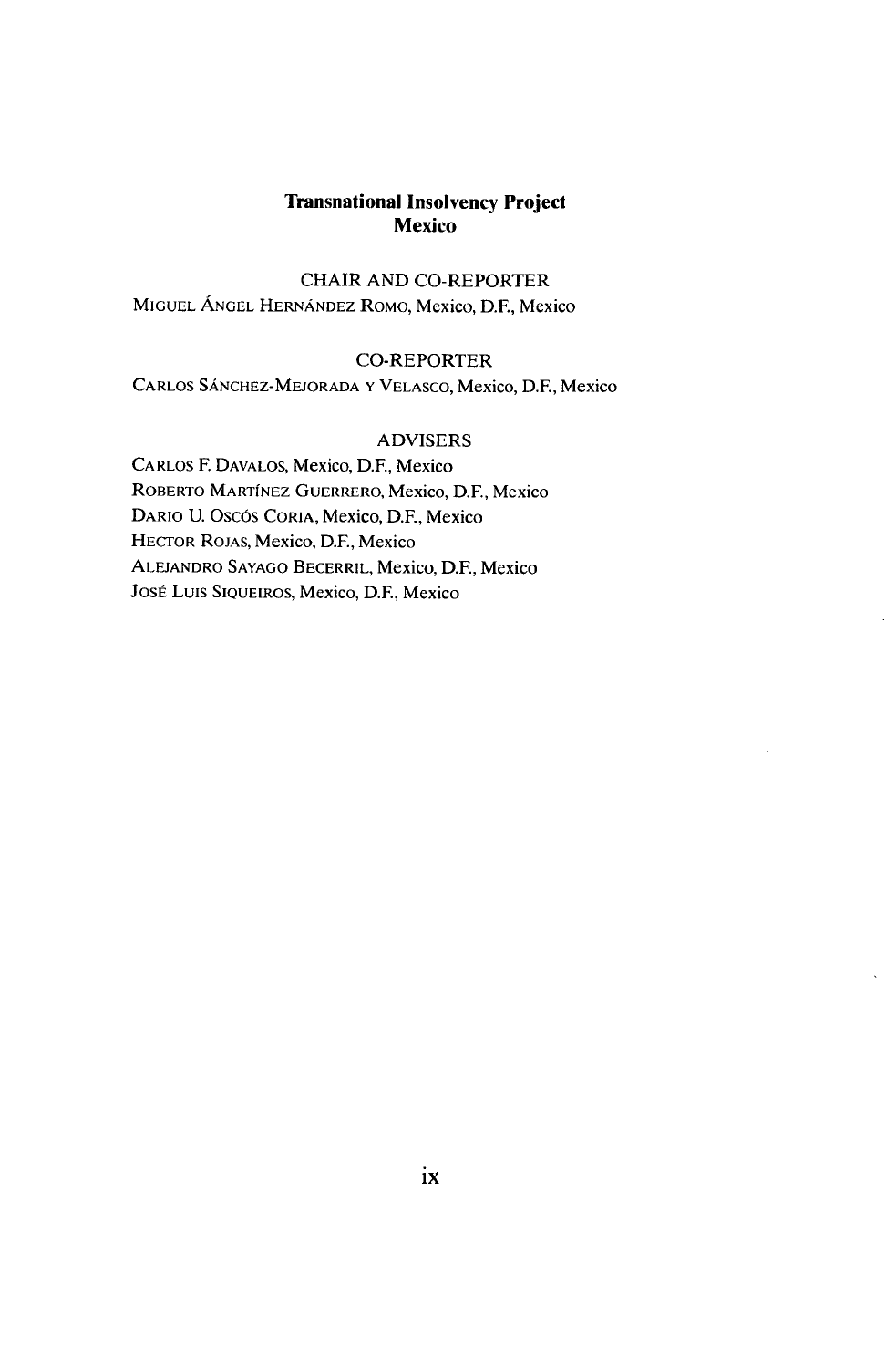### MEMBERS **CONSULTATIVE** GROUP

## **Transnational Insolvency Project** (as of April 4,2000)

**LAURA** B. BARTELL, Detroit, Michigan **MICHAEL ST.** PATRICK BAXTER, Washington, **D.C.** ROBERT **DALE** BICKEL, St. Petersburg, Florida CHRISTOPHER L. BLAKESLEY, Baton Rouge, Louisiana MICHAEL JOACHIM **BONELL,** Rome, Italy **AMELIA** H. Boss, Philadelphia, Pennsylvania **JEAN** BRAUCHER, Tucson, Arizona ROBERT T. BROUSSEAU, Dallas, Texas EDWARD R. BROWN, Cleveland, Ohio KAREN **KENNEDY** BROWN, United States Bankruptcy Court for the Southern District of Texas, Houston, Texas TINA L. BROZMAN, United States Bankruptcy Court for the Southern District of New York, New York, New York José A. Cárdenas, Phoenix, Arizona **STEPHEN** H. **CASE,** New York, New York **NEIL** B. COHEN, Brooklyn, New York **STEVEN N. COUSINS,** St. Louis, Missouri ROBERT **A.** CREAMER, Chicago, Illinois

LAURIE WEBB DANIEL, Atlanta, Georgia RICHARD F. DOLE, JR., Houston, Texas CRAIG T. ENOCH, Texas Supreme Court, Austin, Texas E. ALLAN FARNSWORTH, New York, New York EVAN D. FLASCHEN, Hartford, **Connecticut** DAVID JOEL FRISCH, Williamsburg, Virginia MARVIN GARFINKEL, Philadelphia, Pennsylvania DANIEL A. GECKER, Richmond, Virginia NICHOLAS GEORGAKOPOULOS, Hartford, Connecticut LEONARD H. GILBERT, Tampa, Florida MARJORIE L. GIRTH, Atlanta, Georgia ROYSTON MILES GOODE, Oxford, England HENRY L. GOODMAN, New York, New York JOHN A. GOSE, Seattle, Washington JOHN FRANCIS GOUGH, Philadelphia, Pennsylvania JOSEPH W. GRIER III, Charlotte, North Carolina HORACIO A. GRIGERA NAON, Paris, France DAVID W. GRUNING, New Orleans, Louisiana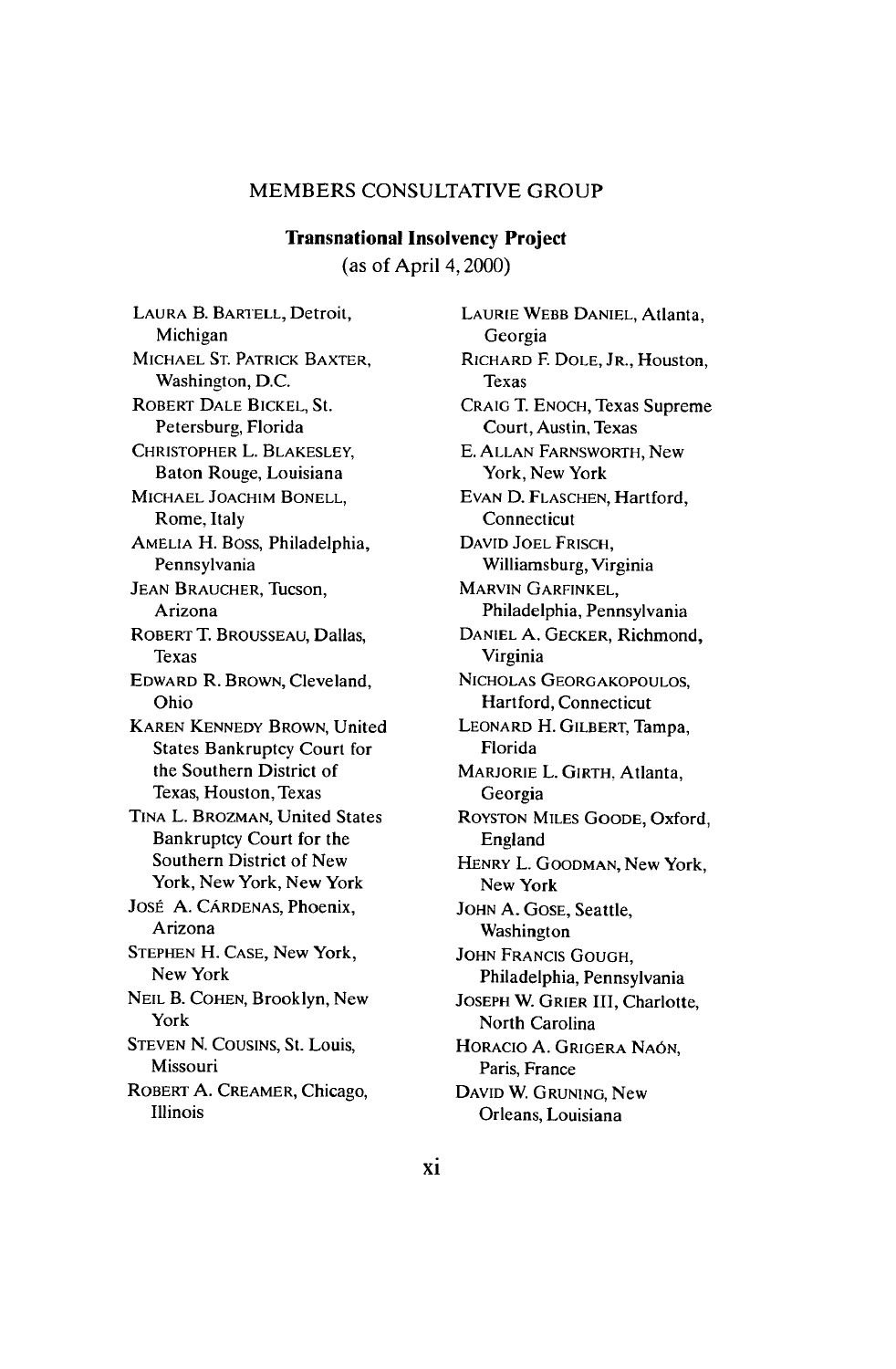EGON GUTTMAN, Silver Spring, Maryland RICHARD E. V. HARRIS, Piedmont, California FRANCES R. HILL, Coral Gables, Florida ERIC MILLS HOLMES, Grundy, Virginia MONT P. HOYT, Houston, Texas EDWIN **E. HUDDLESON** III, Washington, **D.C.** RT. HON. JUSTICE SIR KENNETH KEITH, Court of Appeal of New Zealand, Wellington, New Zealand FREDRIC J. KLINK, New York, New York HARVEY C. KOCH, New Orleans, Louisiana TAKESHI KOJIMA, Tokyo, Japan MICHELE LANGER, Philadelphia, Pennsylvania HERBERT I. LAZEROW, San Diego. California **HOUSTON** PUTNAM LOWRY, Meriden, Connecticut RONALD **J. MANN,** Ann Arbor, Michigan BRUCE A. MARKELL, Las Vegas, Nevada **DAVID C.** MCBRIDE, Wilmington, Delaware CHAS. F. McDEVITT, Chief Justice, The State of Idaho Supreme Court, Boise, Idaho DWIGHT D. MEIER, Chevy Chase, Maryland LIZABETH A. MOODY, St. Petersburg, Florida CHARLES W. MOONEY, JR., Philadelphia, Pennsylvania

DAVID **A.** MURDOCH, Pittsburgh, Pennsylvania **DANIEL** R. MURRAY, Chicago, Illinois FRED F. MURRAY, Washington, **D.C. JOHN** KRANZ NOTZ, JR., Chicago, Illinois THOMAS **E.** PLANK, Knoxville, Tennessee LAWRENCE PONOROFF, New Orleans, Louisiana HUGH M. RAY, Houston, Texas BERNARD **D.** REAMS, JR., New Rochelle, New York **ALAN N.** RESNICK, Hempstead, New York **EDUARDO C.** ROBRENO, United States District Court for the Eastern District of Pennsylvania, Philadelphia, Pennsylvania MICHAEL **A.** Ross, New York, New York MICHAEL H. RUBIN, Baton Rouge, Louisiana SEYMOUR **J.** RUBIN, Washington, **D.C.** LORRAINE **A. SCHMALL,** DeKalb, Illinois **MILTON** R. SCHROEDER, Scottsdale, Arizona **STEVEN** L. SCHWARCZ, Durham, North Carolina MARY DAVIES **SCOTT,** United States Bankruptcy Courts for the Eastern and Western Districts of Arkansas, Little Rock, Arkansas ROMAINE **S. SCOTT,** JR., Birmingham, Alabama